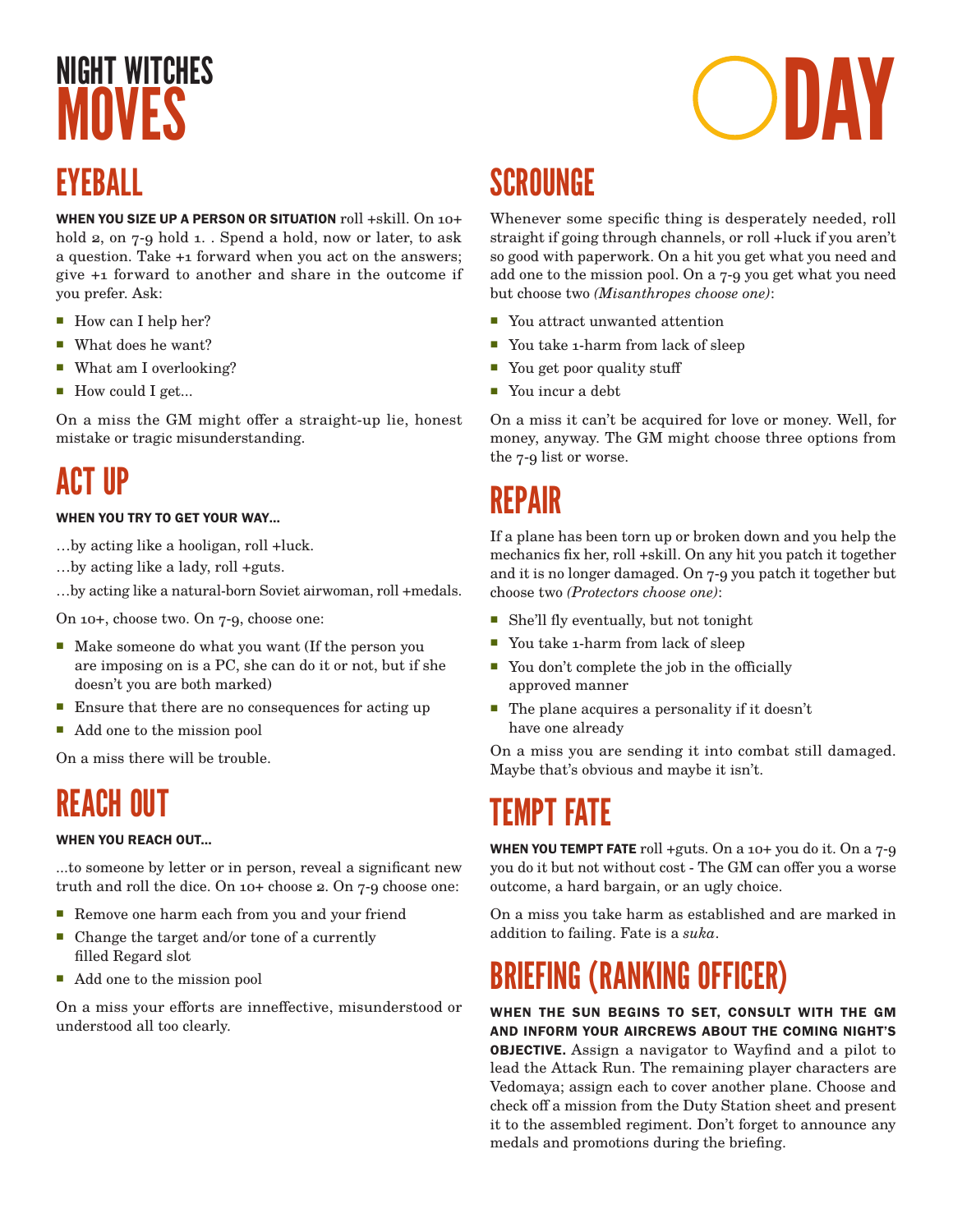## NIGHT WITCHES **MOVES** VEDOMAYA

WHEN YOU COVER YOUR ASSIGNED FELLOW PLANE during a mission, hold 1. Spend your hold at any time to take one of their consequences on yourself or your aircraft.

## WAYFIND

#### WHEN YOU LEAD A FLIGHT TO A TARGET...

...BY DAYLIGHT, or to your airbase at any time, you find it.

...AT NIGHT, roll +skill. On a 10+ you find it and line up a textbook approach. On a 7-9 you find it and choose one consequence:

- Your plane suffers a minor mechanical failure (plane is damaged)
- They are waiting for you (triggers Enemy Fire)
- You're stressed or banged around (split 2 harm however you want)

On a miss either scrub the mission and return in shame, or strike the target late and alone, forcing you to make your own Attack Run. Planes relying on your navigation can choose which miss condition they would prefer.

## ATTACK RUN

WHEN YOU LEAD AN ATTACK ON A TARGET, roll +guts. On a 10+ your payload connects! Choose one. On a 7-9, it's a hit and choose two consequences:

- The damage to the target is not significant and it is your fault
- You fly through a storm of flak (triggers Enemy Fire)
- A plane in your Section is damaged, GM's choice
- You and your fellow airwoman are marked

On a miss either abort the attack completely, which will surely trigger an Informal Interview back at base or desperately press on, Tempting Fate. Planes relying on your leadership can choose which miss condition they would prefer.

After an Attack Run by a Leader, if other pilots decide to make an additional Attack Run they enjoy +1 forward.

### TEMPT FATE

**WHEN YOU TEMPT FATE** roll +guts. On a 10+ you do it. On a  $7-9$ you do it but not without cost — The GM can offer you a worse outcome, a hard bargain, or an ugly choice.

On a miss you take harm as established and are marked in addition to failing. Fate is a *suka*.

## ENEMY FIRE

WHEN YOUR PO-2 IS HIT BY BULLETS OR FLAK roll +luck. On a 10+ the old girl's in one piece and you are fine. On a 7-9 she holds together and you choose two consequences:

- You and your fellow airwoman are marked
- Casualties on board (Split 5 harm between you however you like; also triggers Wheels Down later)
- Your plane is damaged (Also triggers Wheels Down later)
- Another plane in your section goes down (GM will decide which)

On a miss the GM might choose three from the 7-9 list or maybe something more horrific.

### WHEELS DOWN

WHEN YOU LAND A PLANE UNDER LESS THAN IDEAL CIRCUMSTANCES roll +skill. "Less than ideal" includes putting it down anywhere but a prepared airfield, or with battle damage, or with injured or dead crew. On a 10+ you and your Po-2 are on the ground and in one piece. Change an open Regard slot to refer to your plane if you want. On 7-9 you prang the plane; and choose two consequences *(Adventurers choose one)*:

- It's unflyable (plane is damaged; if already damaged it is a fiery wreck)
- Casualties on board (Split 3 harm between you however you like)
- Your lack of skill, courage or care with the people's machinery is noted
- Your landing puts you in immediate danger.

On a miss the GM will start with a fiery wreck and build from there.

### DEBRIEF

WHEN YOU DEBRIEF AFTER A MISSION, tell your Chief of Staff or Squadron Commander what went right and what went wrong. the GM may inflict stress harm as established. If you wish, change the tone of any existing Regard. If you are a Zealot, publicly shame a comrade and add one to the next night's mission pool if you wish. If it was the duty station's last mission, begin Operational Planning.

# **ONIGHT**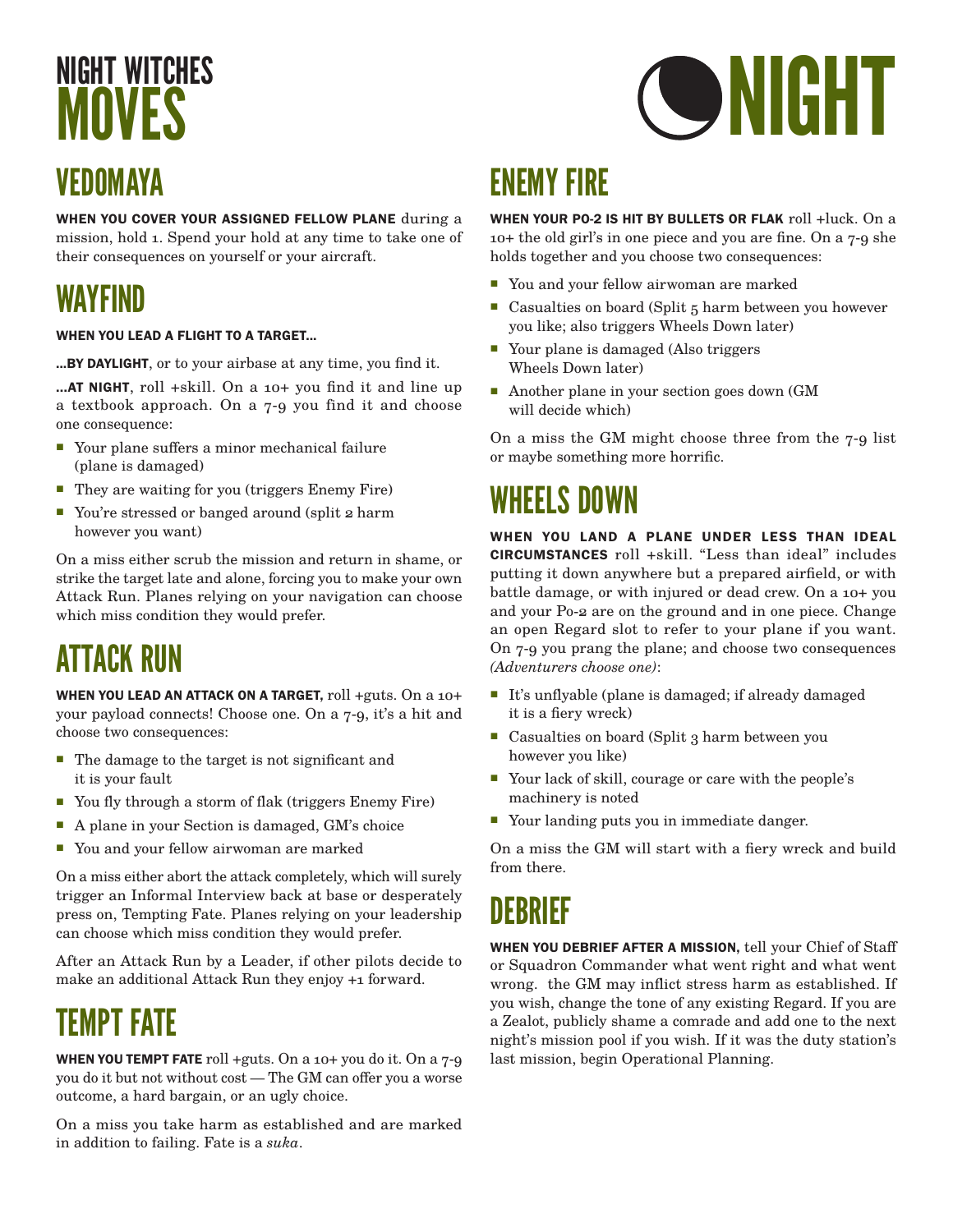## 144 NIGHT WITCH-Y THINGS

### WHAT'S GOING ON AROUND THE AIRBASE?

- A shabby name day celebration<br> $\Box$  A high profile regimental mixer
- A high profile regimental mixer
- Sick call
- An illegal gambling party Mail call
- 
- A poetry reading in the barracks<br>Regimental formation in full dress Regimental formation in full dress
- A political lecture
- An irritable gathering during bad weather
- Holiday (Day of the Defenders of the Motherland, International Women's Day, International Labor Day, Socialist Revolution Day)
- A social call by local villagers
- $\blacksquare$  Pistol practice by the trash heap

### WHO IS SHE?

- The new girl, utterly bewildered
- The only mechanic who can fix a frozen primer lever
- The head cook, not to be trifled with
- 
- A stupid Private with a thumb in her ass<br>An under-annreciated hard-working Corner An under-appreciated, hard-working Corporal
- A hard as nails supply Sergeant, plus vodka
- 
- A glorious hero from your sister regiment<br>A Private who lifts hombs all night, exhau A Private who lifts bombs all night, exhausted
- A local babushka with things to sell
- A Senior Lieutenant who can't lead any more
- The vicious martinet who is everyone hates
- The well-known NKVD snitch

### WHAT DOES SHE NEED RIGHT NOW?

- She needs the paperwork
- She needs money
- She needs an apology
- She needs some military discipline
- She needs an excuse—any excuse
- She needs a shoulder to cry on
- She needs a punching bag<br>■ She needs an abortion
- She needs an abortion ■ She needs a drink
- 
- She needs a scapegoat ■ She needs a champion
- She needs a well-connected accomplice

### WHAT'S IN HER FOOTLOCKER?

- A German propaganda leaflet
- $\blacksquare$  The broken tip of a propeller
- An unopened letter
- A wedding ring
- The regimental seal, misplaced
- A St. Barbara medallion, protector against sudden and unexpected death
- Pieces of a ripped up letter
- A half-used tube of English lipstick
- An ugly chunk of shrapnel
- A medical chart and report ■ A civilian summer dress
- A photograph of a child

### WHO IS THAT BIGWIG?

- Lt. General Igor Miroshnichenko, Commander, Fourth Air Army
- Sgt. Mariya Z. Shcherbachenova, 835th Rifle Regiment, HSU, medic and war hero
- Major Yevdokiya Bershanskaya, your own regimental Commander
- Lt. Colonel V. I. Shevchenko, 216th Mixed Aviation Division
- Maj. Sergei Golubev, Central Directorate of Rear Services of the Soviet Army Air Forces, 4th Air Army Logistics Commissariat
- Capt. Vladimir Ogryzko, 1st NKVD Rifle Div. Politruk Major of State Security Miroslav
- Zapevalin, 218th Night Bomber Regiment Major Dmitri D. Popov, Commander, 218th Night Bomber Regiment
- Senior Lt. Nicholai Andrianovich Zelenov, HSU, 127th Fighter Regiment, war hero
- Guards Captain Aleksandr Pokryshkin, 16th Fighter Regiment, master tactician
- Lieutenant Colonel Ivan I. Kapronov, NKVD, responsible for the 588th's Politruk
- General T. F. Kutsevalov, Commander, First Air Army, rival of Miroshnichenko

### WHAT'S HER PROBLEM?

- Drama back home
- Can't find her uniform jacket<br>■ Cramps
- $\Gamma$  Cramps
- A premonition
- Lice
- Boots that don't fit<br>A smashed finger A smashed finger
- A note in her file
- Frostbite or trench foot
- 
- $Pregnancy$ <br>Exhaustion Exhaustion
- You, that's what
- Who is that random man?
- Another unit's silver-tongued Supply Sergeant
- Lost infantryman who grew up around here
- A tousle-haired little orphan boy
- A German spotter pilot who landed at your airbase by mistake
- An officious civilian inspector
- Somebody's illicit boyfriend A local peasant fascinated by airplanes
- The village drunk<br>■ Somebody's busha
- Somebody's husband, AWOL
- A newspaper reporter
- A lovesick airman from the 218th

### A tubercular partisan

### WHY IS THIS THING DRIVING YOU CRAZY?

- It is stuck in the mud and/or encased in ice
- It is broken and will take a long time to fix
- They delivered 72 but you only need one
- It is broken and you have the wrong tools
- It is misplaced or completely lost<br>■ It is broken and the damage is de
- It is broken and the damage is deliberate ■ It has been stolen
- 
- It is broken due to carelessness or idiocy It has been ratfucked out of the regiment
- It is broken but might work if you enjoy risk
- $\blacksquare$  It's the wrong thing despite the label
- $\blacksquare$  <br> It is broken and cannot be repaired

### WHAT'S BELOW US RIGHT NOW?

Points of fire from the front line

Impenetrable ground fog<br> $\Box$  A darkened village A darkened village Burning fields  $\blacksquare$  The tops of fix  $\blacksquare$  The tops of fir trees Open water

■ Undifferentiated marshland A vortex of rain and snow<br>The grey ribbon of a road

OH SHIT, LOOK DOWN THERE! Frantically signaling partisans A German flak crew caught helpless The reflection of the full moon, lighting you up Scattering Axis troops, maybe Romanians<br>Beasants being used as human shields Peasants being used as human shields ■ A damaged Po-2 that just landed An Me-109 lining up for an easy kill A German Flak crew with searchlights

warmed up, waiting for you German infantry taking pot-shots<br> $\Box$  A German headquarters unit on t A German headquarters unit on the move Three red flares; someone is in trouble A supply convoy—ours or theirs? WHY IS THIS AIRPLANE FUCKED?

in hot black oil

is shaking itself apart

starved and knocking

the fabric is shredding

can barely fly straight WHAT DID YOU DO WRONG?

Flew way too low

punctured or it wasn't filled

A cylinder head is failing, coating everything

■ A guy wire has snapped and your upper wing

 An aileron is broken and flapping wildly—you can't control your altitude or turn to starboard Engine has seized up on contaminated fuel Landing gear is hanging on by a single bolt The fuel mix lever is broken and the engine is

■ It is almost out of fuel—the tank has been

A massive hole where the floor used to be  $\blacksquare$  The propeller has been damaged and is The propeller has been damaged and is unbalanced and shaking the plane apart A wing leading edge has taken damage and

■ Fuel pump and carburetor assembly just quit The rudder control linkage is broken and you

Thought one working magneto would do it

■ Let Pvt. Ivchenkova do your pre-flight check Ignored the oil temperature gauge Couldn't tell ground from sky and panicked Flew into clouds that were dumping ice Took 50 kilos of extra bombs, just this once<br>Didn't nav close attention to the briefing Didn't pay close attention to the briefing ■ Ate a really hearty breakfast at dusk<br>■ Bumped your pitot switch—now it is: Bumped your pitot switch—now it is frozen and you your airspeed reads zero

 Missed a waypoint and went off course Figured it'd be fine like always

 Searchlight beams lumbering like drunks  $\blacksquare$  The black reflection of a winding river<br> $\blacksquare$  Points of fire from the front line

The grey ribbon of a road through forest<br>The ground closer at hand than it shoul The ground, closer at hand than it should be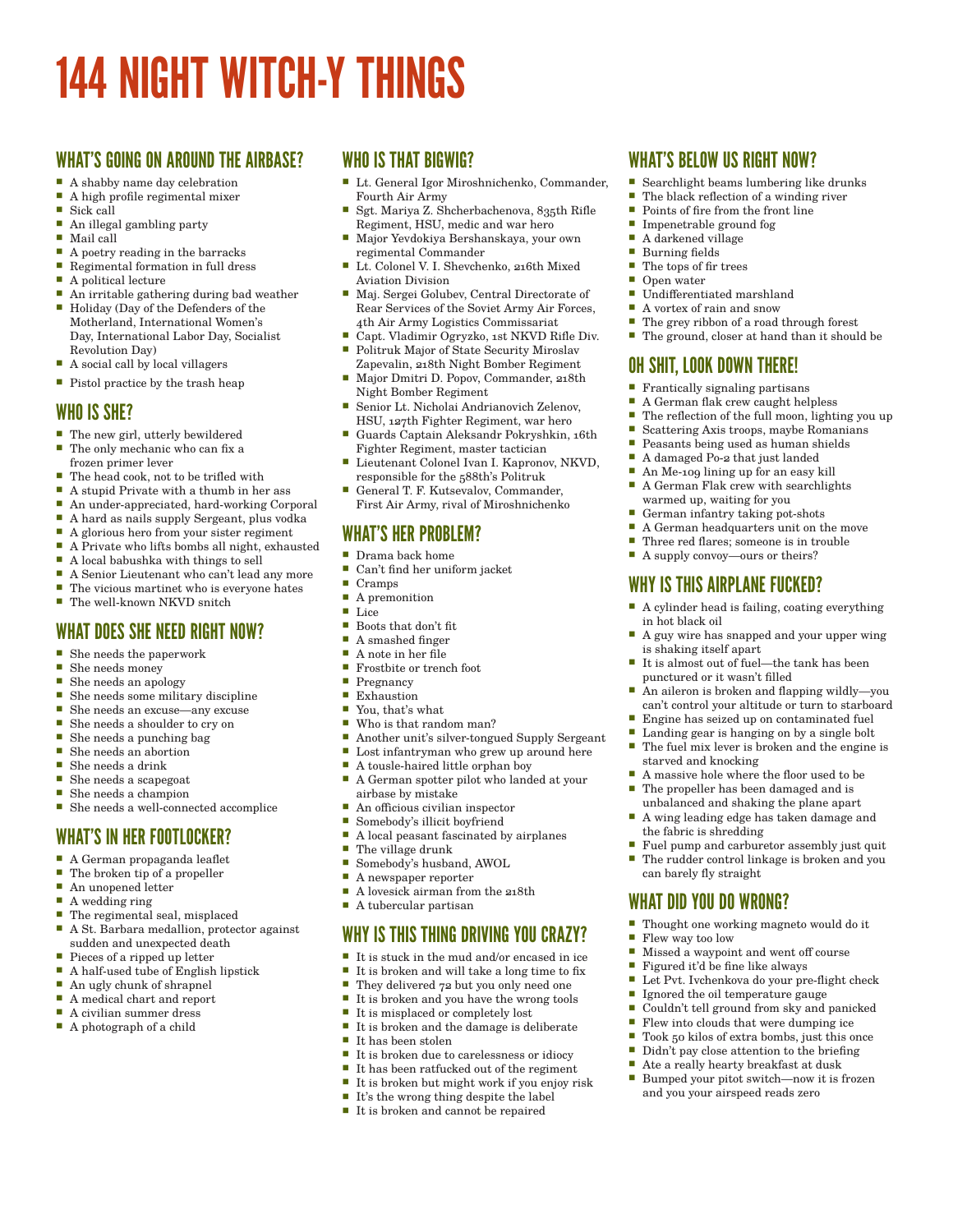# NIGHT WITCHES GM REFERENCE

### AGENDA

- Bring the war to life
- Put them in the middle of the grind
- Seek out their stories
- Play to find out what happens

## PRINCIPLES

- Let everything flow from the fiction.
- Address the characters, not the players.
- Point the action at the characters and their moves.
- Give each plane's tail number and duty station a personality.
- Give each NPC a name, a past—and no mercy.
- Sometimes just give it to them.

## GM GENERAL MOVES

- Bring their gender into it
- Show them the darkness on the horizon
- Bring a threat to bear
- Inflict harm or scarcity as established
- Offer an opportunity and name the price
- Put them somewhere they don't want to be
- Doubt them and demand discipline
- Have death collect what is due
- After Every Move Ask...*"What do you do?*"

## GM THREATS

### THE HITLERITE BANDITS

- Wait for them in the clouds
- Ambush them from out of the dawn sun
- Pin them with searchlights and flak ■ Sow panic and reap death
- $\quad \rule{2mm}{2mm}$  Hit them where it hurts
- Deliver a crushing defeat elsewhere

### THE WEATHER

- Blind them and make them uncertain
- Make them sit still for days on end
- $\blacksquare$  Delay them, waste fuel, make them go around Damage their planes
- Freeze and bake them, then bake
- and freeze them
- Give them a beautiful sunny day now and then

### OUR BELOVED 588TH REGIMENT

- Confess love or pregnancy or both **Brew up petty rivalries, spread**
- rumors and gossip ■ Bury the dead—or the living
- Celebrate a victory, award, wedding, or name day
- Deliver very bad news from home
- Introduce green recruits or know-it-all veterans

### OUR GALLANT FLYING COMRADES

- Send Major Popov of the all-male 218th Night Bomber Regiment over Take credit
- Laugh at the women of the 588th
- Make the *Night Witches* act like men—or women
- Spotlight an ace from the mostly-female 586th Fighter Regiment
- "Borrow" resources and equipment
- Break the rules and get away with it

## REGIMENTAL ORGANIZATION

### REGIMENTAL COMMANDER

Major Yevdokiya Bershanskaya

### REGIMENTAL STAFF

- Chief of Staff and Deputy Regimental Commander (Captain Evgeniya Lobodeva)
- Regimental Politruk (Captain Olga I. Barsukova)
- Deputy Politruk and Morale Officer (Lieutenant Svetlana "Sveta" Sheremetova)
- Logistics and Training officer (Lieutenant Mariya "Masha" Petrova)
- ...plus enlisted support personnel

### 1, 2 & 3 SQUADRON, 588TH NIGHT BOMBER REGIMENT, EACH WITH:

- Air Section A, 3 aircraft plus one reserve, Squadron Commander (Captain) and Squadron Lead Navigator and 4 airwomen
- Air Section B, 3 aircraft plus one reserve, Deputy Squadron Commander and 5 airwomen
- Air Sections C and D, 3 aircraft plus one reserve each, Section Leader and 5 airwomen each

### TRAINING SQUADRON, 588TH NIGHT BOMBER REGIMENT

■ One training section (T), 4 aircraft, Logistics and Training staff officer and up to 8 trainees

### REAR-ECHELON HEROES

- Delay vital supplies or paperwork
- Deliver the wrong things, late or not at all
- Rat them out
- Loiter around the airbase looking for a party
- Demand a "consideration" or steal from them
- Have the Central Directorate of Rear Services of the Soviet Army Air Forces, 4th Air Army Logistics and Supply Commissariat call them to account

### THE STATE

- Look for violations of Articles  $58$  and  $133$ <br>■ Demand assistance in a nearby village
- Demand assistance in a nearby village
- $\blacksquare$  Introduce them to dashing, sexy partisans
- $\blacksquare$  Put pressure on their families  $\blacksquare$  Send reporters from Komsomo
- Send reporters from Komsomolskaya Pravda and Krasnaya Zvezda
- Demand greater zeal and productivity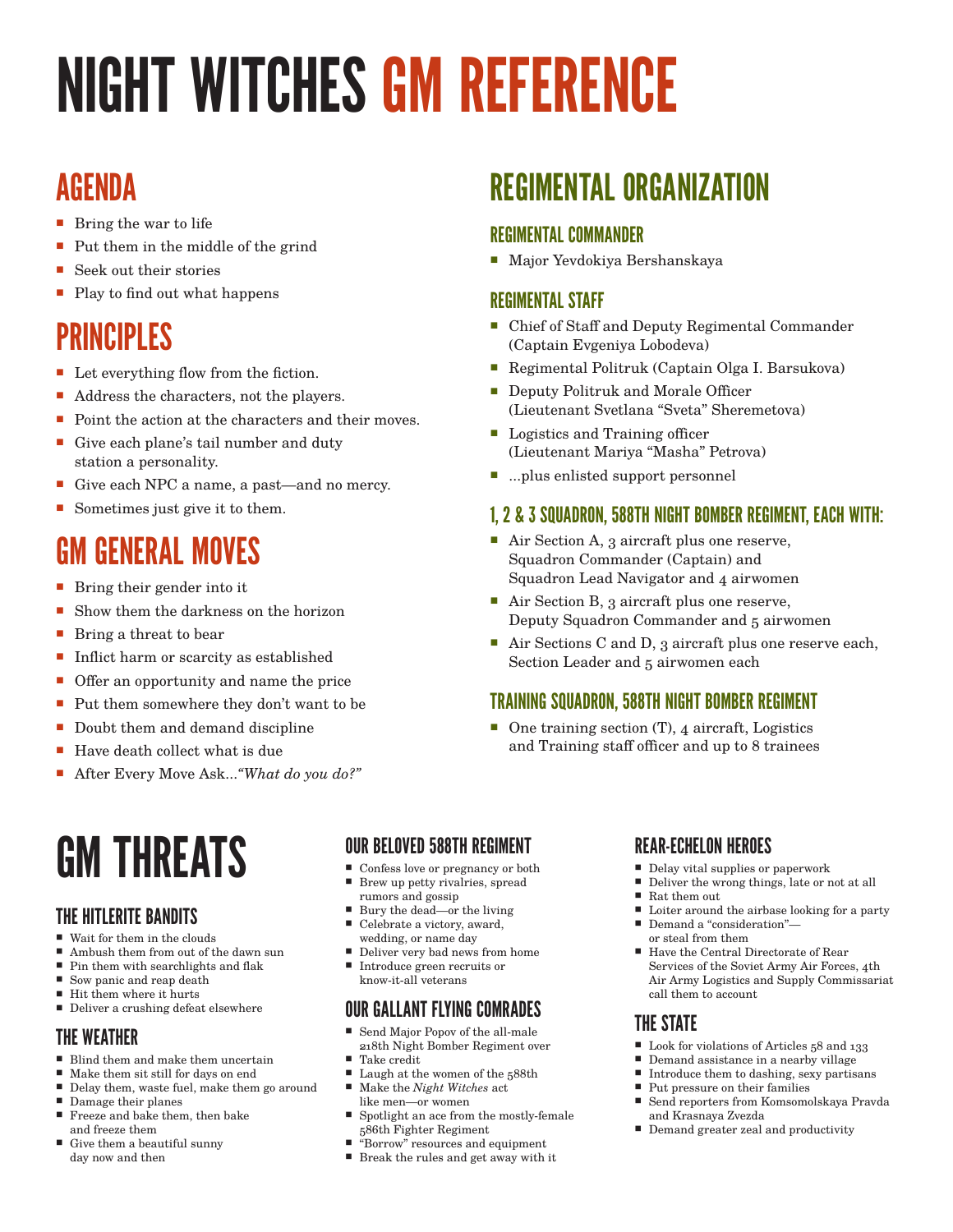## NIGHT WITCHES TWENTY-FOUR HOURS WITH THE 588TH

|                 | <b>REGIMENTAL BUSINESS</b>                                                                                                                                                                                                                                                                                                                                                                                                                                                                                                                    | <b>SQUADRON BUSINESS</b>                                                                                                                                                                                                                                                                                                                                                                                                                                                     | <b>PERSONAL BUSINESS</b>                                                                                                                                                                                                                                                         |  |  |  |
|-----------------|-----------------------------------------------------------------------------------------------------------------------------------------------------------------------------------------------------------------------------------------------------------------------------------------------------------------------------------------------------------------------------------------------------------------------------------------------------------------------------------------------------------------------------------------------|------------------------------------------------------------------------------------------------------------------------------------------------------------------------------------------------------------------------------------------------------------------------------------------------------------------------------------------------------------------------------------------------------------------------------------------------------------------------------|----------------------------------------------------------------------------------------------------------------------------------------------------------------------------------------------------------------------------------------------------------------------------------|--|--|--|
|                 | You've just finished another long night of flying. You are tired and possibly stressed.                                                                                                                                                                                                                                                                                                                                                                                                                                                       |                                                                                                                                                                                                                                                                                                                                                                                                                                                                              |                                                                                                                                                                                                                                                                                  |  |  |  |
| <b>DAYLIGHT</b> | <b>SCROUNGE</b> for supplies to<br>Orders to issue and obey,<br>staff reassignments,<br>ready depleted aircraft and<br>promotions and decorations<br><b>REPAIR</b> damaged planes.<br>and related ceremonies.<br>Moves snowball! Nothing<br>Reports, paperwork and<br>is easy and compromises<br>related bullshit.<br>will be painful.<br>Keeping the regiment and<br>All these things may trigger<br>her airwomen out of trouble<br>further moves or advances.<br>with the Fourth Air Army<br>brass and the NKVD. You<br>may need to ACT UP. |                                                                                                                                                                                                                                                                                                                                                                                                                                                                              | Rest, recover, REACH OUT,<br>(write a letter home?) or go<br>after your own interests.<br>You may need to<br><b>ASSESS or ACT UP.</b><br>Moves snowball! Trouble<br>will find you and enemies<br>will be watching.<br>All these things may trigger<br>further moves or advances. |  |  |  |
| DUSK            | Highest-ranking character's player, in consultation with<br>the current GM, chooses a mission from the available duty<br>station options. Then deliver the nightly BRIEFING.                                                                                                                                                                                                                                                                                                                                                                  | If you don't get enough<br>rest your performance the<br>following night will suffer!                                                                                                                                                                                                                                                                                                                                                                                         |                                                                                                                                                                                                                                                                                  |  |  |  |
| <b>NIGHT</b>    | There are 6-12 sorties per night. Play out the highlights. At least<br>one navigator per section must WAYFIND. At least one pilot per<br>section must make an ATTACK RUN. Help with your SUPPORT.<br>Moves snowball! Your aircraft may be damaged or depleted.<br>You may endure ENEMY FIRE. Great heroism may be called for-<br>you may need to TEMPT FATE.<br>Putting a broken plane WHEELS DOWN can also be tricky.<br>All these things may trigger further moves or advances.                                                             | There is very little room<br>for personal business<br>during a combat mission.<br><b>SUPPORT</b> another airwoman<br>or REACH OUT to her.<br>Moves snowball! You may be<br>hurt. Tremendous sacrifice<br>may be called for.<br>These things may trigger<br>more moves or advances.                                                                                                                                                                                           |                                                                                                                                                                                                                                                                                  |  |  |  |
| DAWN            |                                                                                                                                                                                                                                                                                                                                                                                                                                                                                                                                               | <b>DEBRIEFING</b> , conducted by the Chief of Staff or Regimental Commander (GM). Debriefings can<br>become surprisingly personal as success is celebrated and blame is apportioned.<br>Was that the last available mission at the duty station? If so, engage in some OPERATIONAL PLANNING<br>and change duty stations. Everyone advances, all injuries are treated, all planes are repaired and<br>resupplied. West, with Hitlerite bandits scattering in panic before us! |                                                                                                                                                                                                                                                                                  |  |  |  |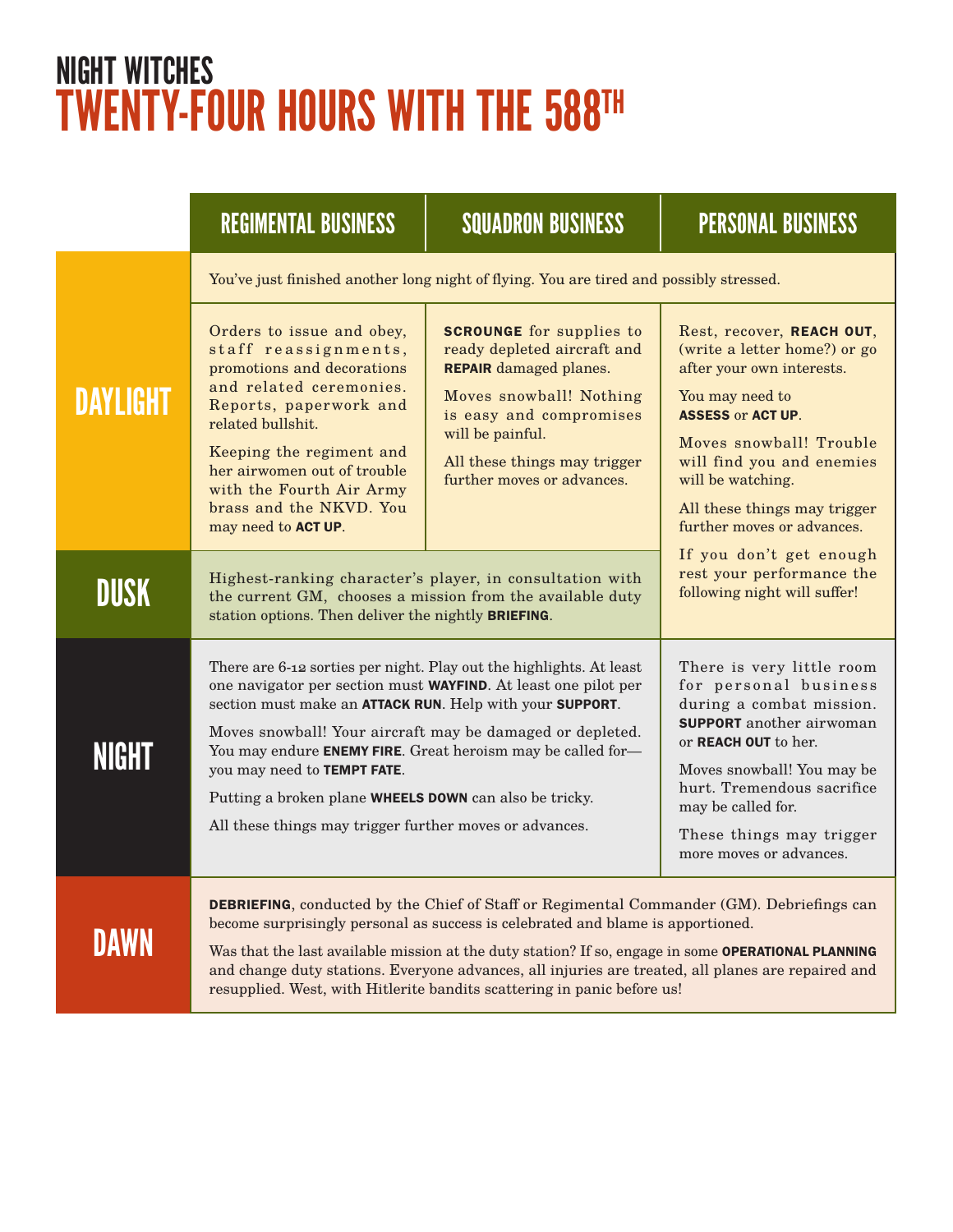## NIGHT WITCHES 588TH SQUADRON COMBAT SECTION

## LEAD AIRCRAFT



| -<br>,,,,,,,,,,, |  |  |  |  |
|------------------|--|--|--|--|
|                  |  |  |  |  |

| $\Box$ $D_1$ $\Box$ $\Box$ |
|----------------------------|

□ Damaged

Squadron Leader

Squadron Commander

Section Lead Mechanic

OTHER PERSONNEL

| $\Box$ Damagad |
|----------------|

Damaged



|  | $\square$ Damaged |
|--|-------------------|

RESERVE AIRCRAFT



| $\square$ Damaged |
|-------------------|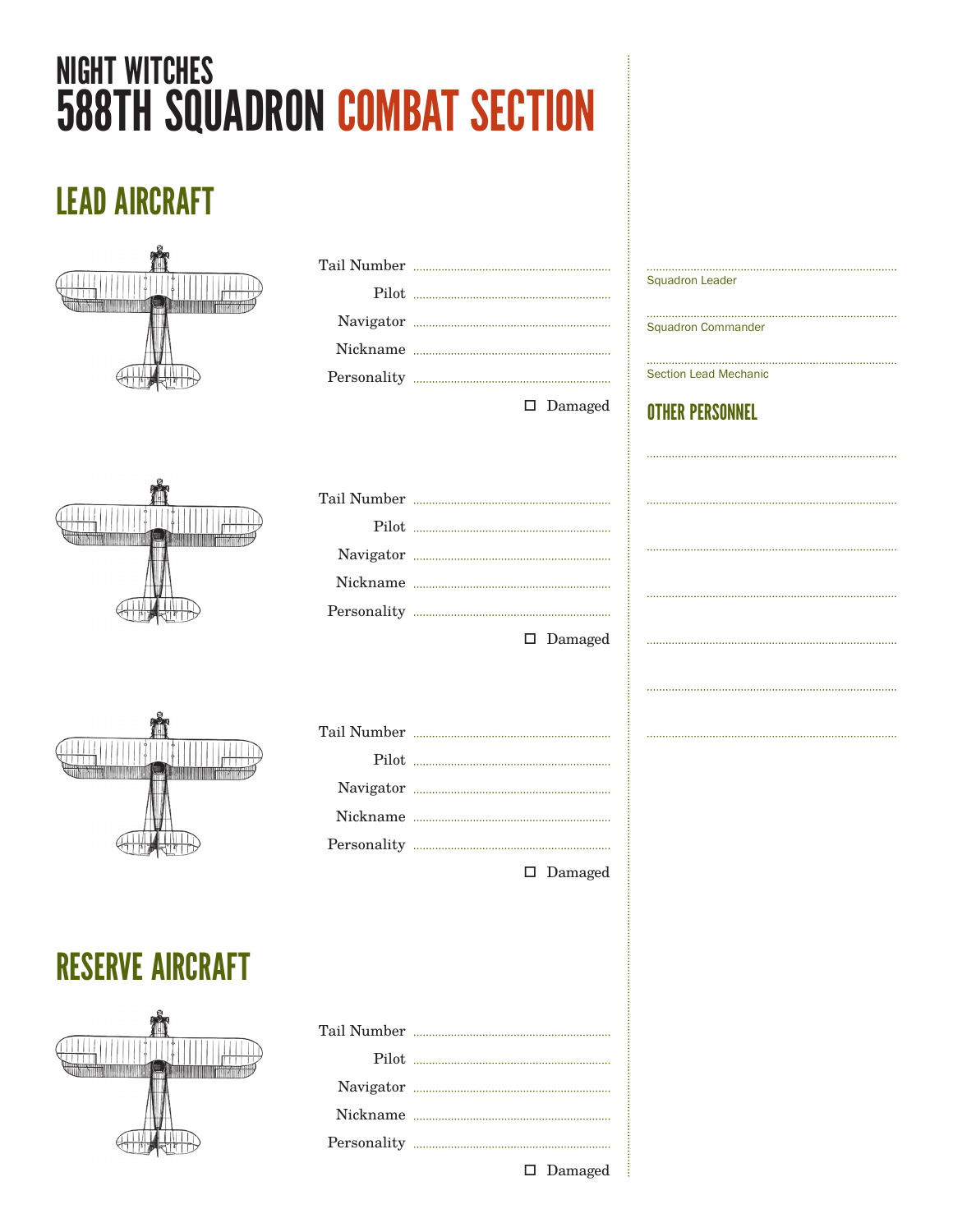## NIGHT WITCHES GIVEN NAMES

## FEMALE NAMES

- Evgeniya (Zhenya)
- Galina (Galya)
- $\Box$  Olga (Olya)
- Alexandra (Sasha)
- Yekaterina (Katya)
- Elena (Lena)
- $\Box$  Irina (Ira)
- $\Box$  Elizaveta (Liza)
- $\Box$  Lyudmila (Lyuda)

## MALE NAMES

- $\Box$  Boris (Boba, Borya)
- $\square$  Ivan (Vanya)
- Sergey (Seryozha)
- $\Box$  Nikolay (Kolya)
- Aleksandr (Sasha)
- Igor (Grisha)
- $\Box$  Oleg (Olya)
- $\Box$  Pyotr (Petya)
- $\square$  Svetlana (Sveta)
- Natalya (Natasha)
- $\square$  Lyubov (Lyuba)
- Yuliya (Yulya)
- $\Box$  Tatyana (Tanya)
- 
- 
- - $\Box$  Vladimir (Vova)
	- Arkady (Arkasha)
- Fyodor (Fedya)
- 
- 
- 
- 
- 
- Sofia (Sonya)
- $\Box$  Darya (Dasha)
- Anna (Anka)
- $\Box$  Larisa (Lara)
- Tamara (Toma)
- Yelena (Lena)
- Oksana (Ksana)
- $\Box$  Vera (Veruschka)
- 
- Viacheslav (Slava)
- $\square$  Valentin (Valya)
- $\Box$  Grigoriy (Grisha)
- $\Box$  Ruslan (Rusya)
- Stepan (Styopa)
- $\Box$  Maksim (Maks)
- Roman (Roma)
- $\square$  Vasily (Vasya)

Nina (Ninochka)

 Sofia (Sonya) Marina

 Polina (Polya) Valeria (Lira)  $\square$  Diana (Dina) Alyona (Alya)

- $\Box$  Konstantin (Kostya)
- □ Pavel (Pasha)
- $\Box$  Leonid (Lyonya)
- Yuri (Yura)
- $\Box$  Lev (Lyova)
- $\Box$  Dmitriy (Dima)

- REVOLUTIONARY NAMES
- Vladlen/Vladene (From "Vladimir Illyich Lenin")
- Mel (From "Marx, Engels, Lenin")
- $\Box$  Revmir/a (From "The Revolution of the World")
- Gertrude ("Hero of Labor", Gueroi Trouda)
- Marlen/e (From "Marx and Lenin")
- $\Box$  Kim (From "Youth Communist International", Kommunistichesky Internatsional Molodyozhi)
- Dazdrapertrak (From "Hail the First Tractor!", Da zdravstvuet pervy traktor!)
- Lagchmivara (From "Schmidt's arctic encampment", Laguer Chmidta v arktike)
- Lenora (From "Lenin is our weapon", Lenin nache oroujie)
- $\Box$  Rada (From "Democracy of the people", rabotchaia demokratia)

 $\Box$  Ksenya (Ksyusha) Valentina (Valya)

- $\Box$  Mariya (Masha)
- $\Box$  Anastasiya (Nastya)
	-
	-
- 
- $\Box$  Mikhail (Misha)
- Yakov (Yasha)
- $\square$  Vasily (Vasya)
- $\Box$  Timofei (Tima)
- Anatoly (Tolya)
- -
- 
- 
- $\Box$  Nadezhda (Nadya)
- - -
- 
- - - -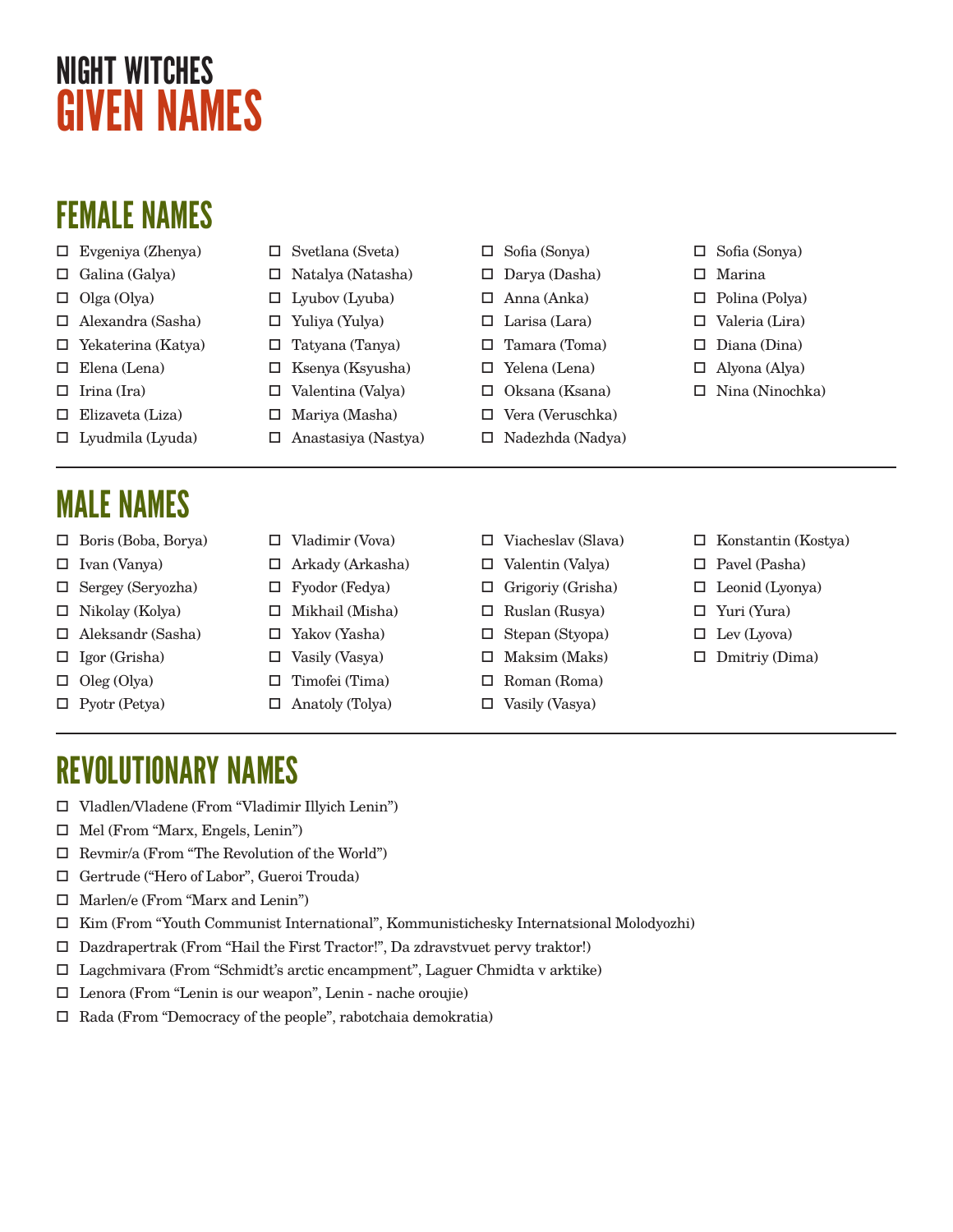## NIGHT WITCHES SURNAMES

## A NOTE ON GENDER

The surnames of Ivan Kuznetsov and his sister Anna Kuznetsova demonstrate their gender. The -a ending is feminine. Surnames are listed below in both forms.

### SURNAMES

|    | $\Box$ Unvarov/a    | □ | Sheremetev/a | □ | Nemtsey/a    | □ |               |
|----|---------------------|---|--------------|---|--------------|---|---------------|
|    | $\Box$ Shchepkin/a  |   | Vavilov/a    |   | Lyugashov/a  | □ | Osin/a        |
|    | $\Box$ Yubkin/a     | □ | Zubarev/a    | □ | Meladin/a    | □ | Papanov/a     |
|    | $\Box$ Alexandrov/a | ш | Isayev/a     | □ | Dezhnyov/a   | □ | Pomelov/a     |
|    | $\Box$ Ventseslav/a | ⊔ | Kazakov/a    | □ | Yermolayev/a | □ | Kirsanov/a    |
|    | $\Box$ Zavorokhin/a | ⊔ | Vyrpayev/a   | □ | $Z$ hurov/a  | ш | Lavrov/a      |
|    | $\Box$ Avdeyev/a    | ப | Kurdin/a     | ш | Malinovsky/a | ш | Shmelev/a     |
|    | $\Box$ Yegorov/a    | □ | Moskvin/a    |   | Gordievsky/a |   | Mirov/a       |
|    | $\Box$ Kuznetsov/a  | □ | Rudin/a      |   | Vorapaev/a   | ш | Fomenko/va    |
|    | $\Box$ Petrov/a     |   | Samsonov/a   |   | Kryukov/a    | ப | Maltsey/a     |
|    | $\Box$ Berezovsky/a | □ | Batkin/a     |   | Stepnov/a    | □ | Burtsov/a     |
|    | $\Box$ Zubov/a      | □ | Grishin/a    |   | Toropov/a    | □ | Stezhensky/a  |
|    | $\Box$ Andreyev/a   |   | Usilov/a     | □ | Myasnikov/a  | □ | Fedorov/a     |
|    | $\Box$ Bobkov/a     | ⊔ | Filipov/a    | □ | Primakov/a   |   | Vasilievsky/a |
| □. | Golovin/a           |   | Khramov/a    | □ | Rezansov/a   |   | Turbin/a      |
|    | $\Box$ Yusupov/a    |   | Tsvetkov/a   | □ | Chernov/a    |   |               |
| □  | Trushin/a           |   | Chazov/a     |   | Shirmanov/a  |   |               |
|    |                     |   |              |   |              |   |               |

### MORE INFORMATION

Russian onomastics is more complex than these forms indicate. *Night Witches* consciously leaves out the patronymic, for example. If you want to learn more or be more accurate, the Wikipedia article is a good place to start:

http://en.wikipedia.org/wiki/Eastern\_Slavic\_naming\_customs